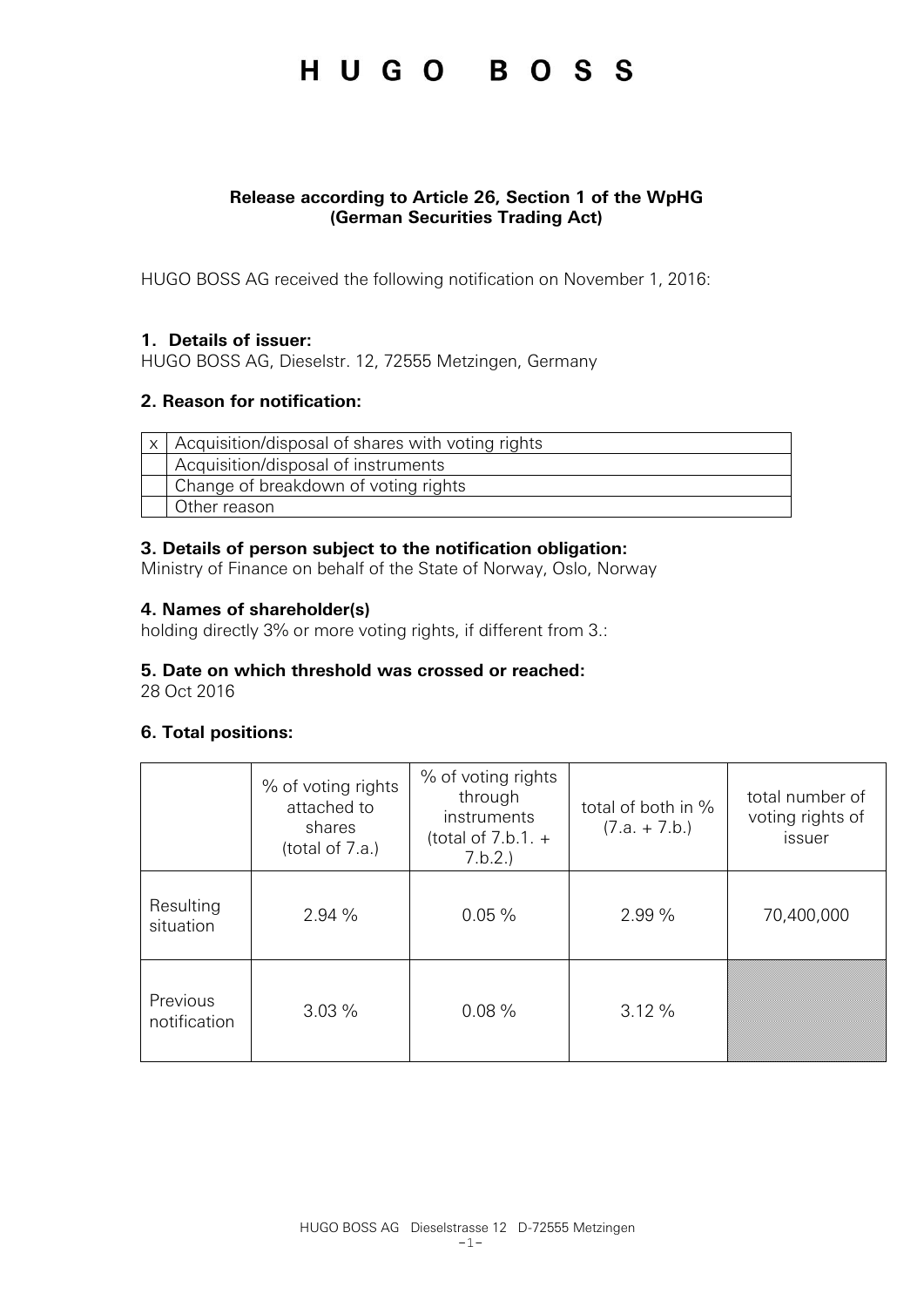### HUGO BOSS

### **7. Notified details of the resulting situation**

### **a. Voting rights attached to shares (Sec.s 21, 22 WpHG)**

|              | absolute                 |                            | in $%$                   |                            |
|--------------|--------------------------|----------------------------|--------------------------|----------------------------|
| <b>ISIN</b>  | direct<br>(Sec. 21 WpHG) | indirect<br>(Sec. 22 WpHG) | direct<br>(Sec. 21 WpHG) | indirect<br>(Sec. 22 WpHG) |
| DE000A1PHFF7 |                          | 2065415                    | $\%$                     | 2.94 %                     |
|              |                          |                            | $\%$                     | $\frac{0}{0}$              |
| Total        | 2065415                  |                            |                          | 2.94 %                     |

### **b.1. Instruments according to Sec. 25 para. 1 No. 1 WpHG**

| Type of instrument                | Expiration or<br>maturity date | Exercise of<br>conversion period | Voting rights<br>absolute | Voting rights<br>in $%$ |
|-----------------------------------|--------------------------------|----------------------------------|---------------------------|-------------------------|
| Contract for<br><b>Difference</b> | N/A                            | N/A                              | 36341                     | $0.05\%$                |
|                                   |                                | Total                            | 36341                     | 0.05%                   |

### **b.2. Instruments according to Sec. 25 para. 1 No. 2 WpHG**

| Type of<br>instrument | Expiration<br>or maturity<br>date | Exercise of<br>conversion period | Cash or<br>physical<br>settlement | Voting rights<br>absolute | Voting rights<br>in $\%$ |
|-----------------------|-----------------------------------|----------------------------------|-----------------------------------|---------------------------|--------------------------|
|                       |                                   |                                  |                                   |                           | $\frac{0}{0}$            |
|                       |                                   |                                  |                                   |                           | $\frac{9}{6}$            |

### **8. Information in relation to the person subject to the notification obligation:**

Person subject to the notification obligation is not controlled and does itself not control any other undertaking(s) holding directly or indirectly an interest in the (underlying) issuer (1.).

 $x$  Full chain of controlled undertakings starting with the ultimate controlling natural person or legal entity:

| Name            | $%$ of<br>voting<br>rights (if<br>at least<br>held 3%<br>or more) | % of voting<br>rights<br>through<br>instruments<br>(if at least<br>held 5% or<br>more) | Total of<br>both (if at<br>least held<br>$5%$ or<br>more) |
|-----------------|-------------------------------------------------------------------|----------------------------------------------------------------------------------------|-----------------------------------------------------------|
| State of Norway |                                                                   |                                                                                        |                                                           |
| Norges Bank     |                                                                   |                                                                                        |                                                           |